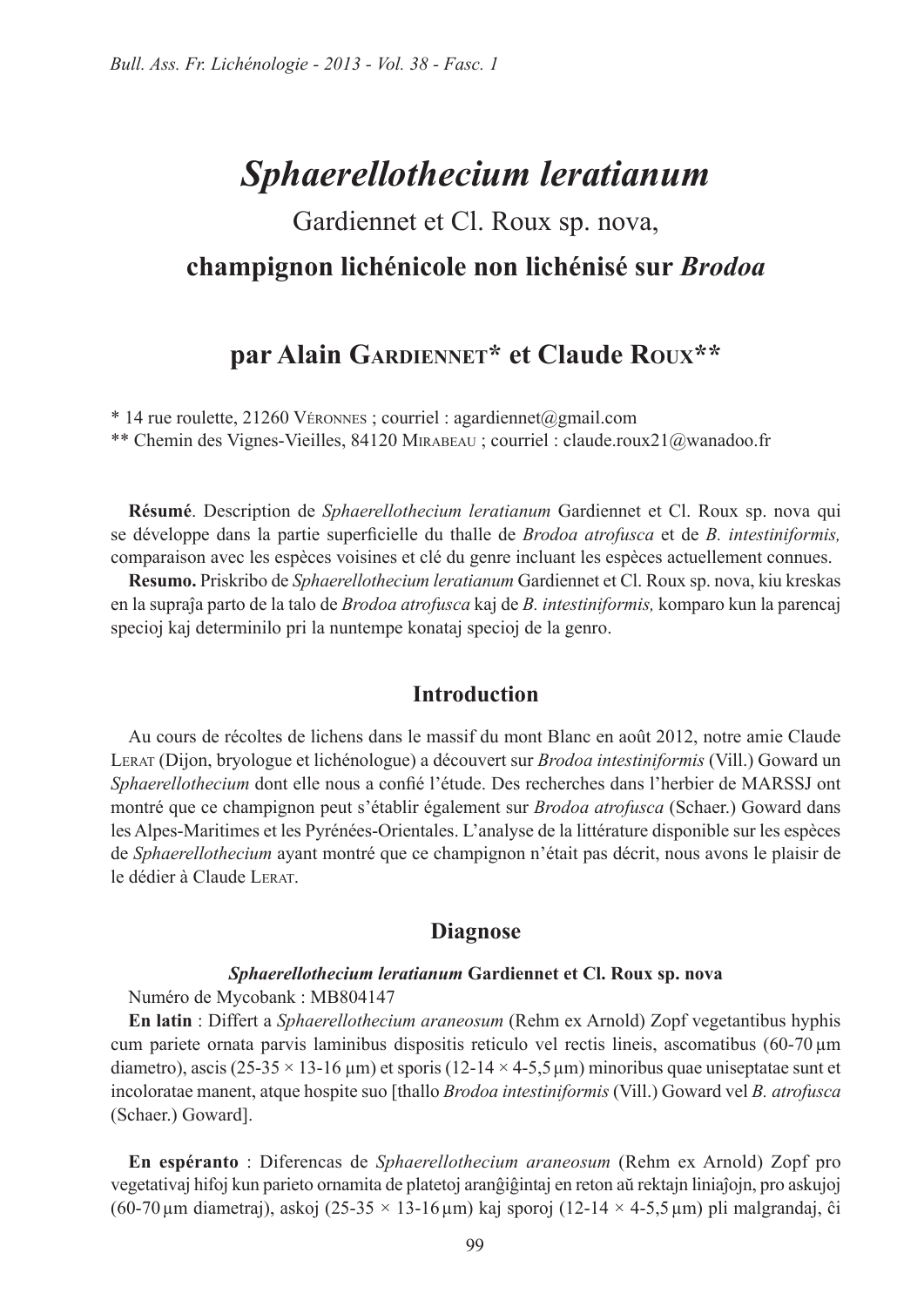tiuj unuseptaj kaj daŭre senkoloraj, kaj pro loĝato [talo de *Brodoa intestiniformis* (Vill.) Goward aŭ de B. atrofusca (Schaer.) Goward].

Holotypus. France, Haute-Savoie, Chamonix-Mont-Blanc, col de Balme, sur le sentier en direction du S. alt. 2191 m. Leg. C. LERAT, 2012/08/26, herb. Alain Gardiennet n° AG12111. Isotipus: MARSSJ  $n^{\circ}$  25902.

Note. Le col de Balme se trouve sur la frontière franco-suisse, entre la vallée de Chamonix en France et la vallée du Trient en Suisse. Il culmine à 2191 m et se trouve sur le sentier du Tour-du-Mont-Blanc.

Hôte-type. Brodoa intestiniformis (Vill.) Goward.

## **Description**

Hyphes végétatives (photos c, d, e) présentes sur le thalle du lichen, surtout dans sa partie centrale, se développant dans la partie la plus superficielle du cortex thallin, et qui croissent à partir d'un centre par élongation et ramification, formant de longs filaments (jusqu'à 300 µm) bruns, ramifiés, constitués d'une seule épaisseur de cellules. Cellules (5-6,5 µm diamètre et de 5-8,5 µm de longueur) cloisonnées, à surface rugueuse car ornée de petites plaques  $(0,5-2 \times 0,2-1 \,\mu\text{m})$  au début (extrémité des hyphes) allongées et étroites puis (partie moyenne et base des hyphes) devenant polygonales ou quadrangulaires, plaques qui peuvent localement former un réseau ou bien être alignées de façon plus ou moins rectiligne.

**Ascomes** (photos a, b, d, f, g, h) souvent absents, solitaires, globuleux ou subglobuleux, immergés dans le thalle ou érompents et situés généralement au centre du réseau d'hyphes, variant de l'incolore ou brun clair à la base jusqu'au brun foncé à l'apex, d'un diamètre d'environ 60-70 μm, dépourvus d'appendices hyphoïdes ; péridium (ou excipulum) d'épaisseur d'environ  $5-10 \mu m$  à la base (1-2 couches de cellules incolores ou brun pâle), s'épaississant vers le haut pour atteindre 10-15 µm à la partie supérieure (3-5 couches de cellules brun sombre), de structure paraplectenchymateuse, formé de cellules de 2,5-7,5  $\times$  2-5 µm, à paroi d'environ 1 µm d'épaisseur (cellules incolores ou brun clair) ou 1,5 μm (cellules brun sombre); ostiole d'environ 30 μm de diamètre.

Hamathécium formé par des périphyses de la formation externe et de la formation interne (photo g). Pas de filaments interascaux observés dans l'espace interascal.

Asques bituniqués, fissituniqués, octosporés, de largement clavés à ovoïdes,  $25-35 \times 13-16 \,\mu m$ , I-, KI-, y compris leur tholus qui ne montre pas de différenciation (photo h), mais est creusé d'une chambre oculaire à apex angluleux (dessin 1). Au cours de la croissance des asques le tholus et la chambre oculaire s'aplatissent (dessin 1).

**Ascospores** hyalines, de 12-14  $\times$  4-5,5 µm, uniseptées, légèrement resserrées à la cloison médiane, entourées d'une fine enveloppe gélatineuse (périspore) d'environ 0,5 µm, ne formant pas de halo; l'hémispore supérieure est large de 5-5,5 µm et contient quelques petites guttules et une grosse guttule, pouvant atteindre 3 µm de diamètre, alors que l'hémispore inférieure, de 4-4,5 µm de largeur, contient une grosse guttule ou deux guttules moyennes avec parfois en outre de petites guttules. (photo h et dessin 2).

# **Écologie et Répartition**

Sphaerellothecium leratianum n'est connu jusqu'ici que sur le thalle de deux espèces de Brodoa, B. *atrofusca* et *B.intestiniformis*, chez lesquelles il ne produit aucune altération apparente et n'empêche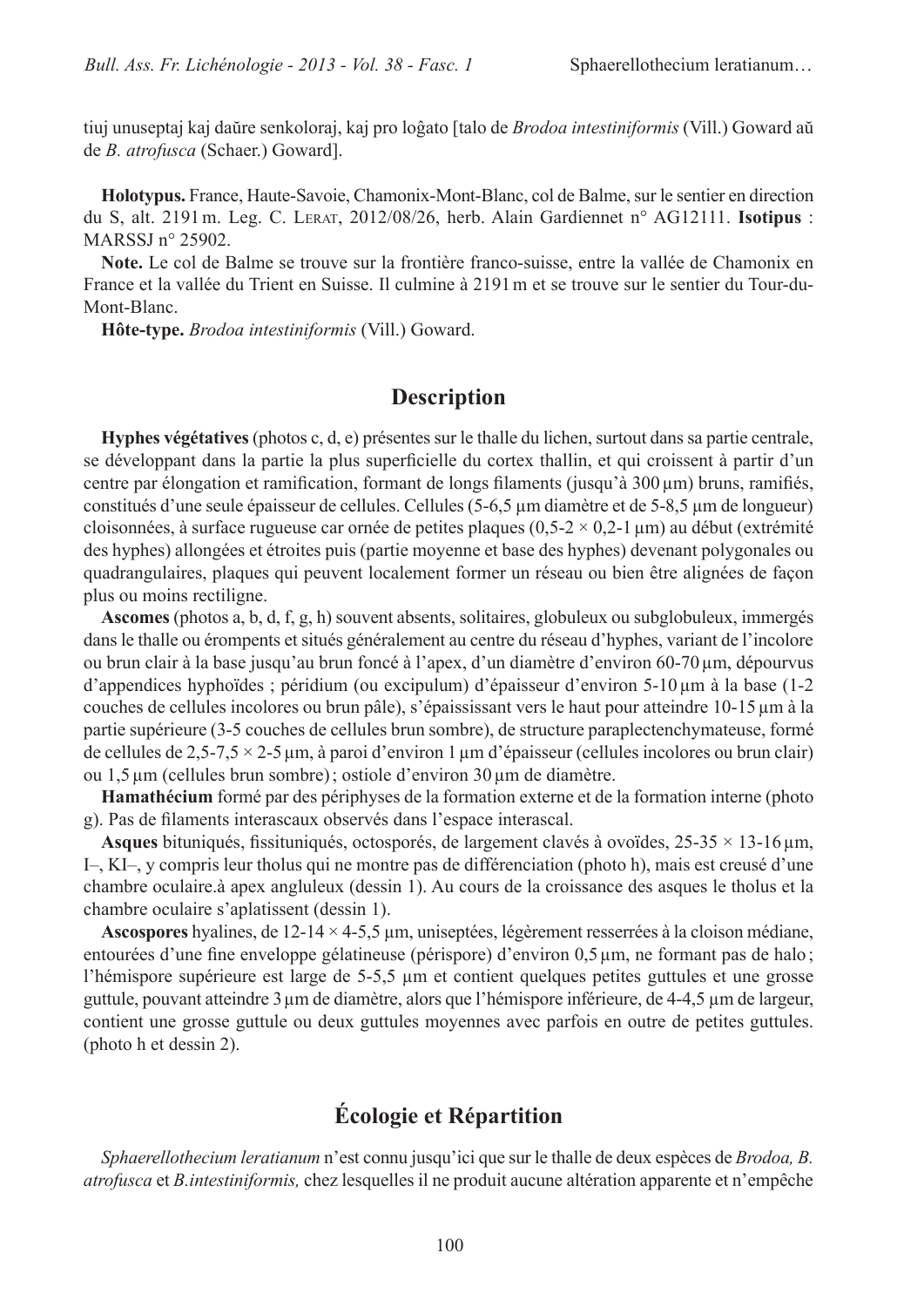pas la formation de pycnides normales. Il n'est connu que dans les hautes montagnes de France (Vosges, Alpes, Massif central et Pyrénées), de Slovaquie et de Suisse, ainsi qu'en Suède (pour plus de détails voir la partie Spécimens additionnels examinés), de l'étage montagnard à l'étage alpin. Il est toutefois vraisemblable qu'il existe dans une grande partie de l'aire de répartition des deux *Brodoa*, donc dans toutes les hautes montagnes européennes ainsi qu'en Fennoscandie. Nous n'avons pas pu examiner de spécimen de la 3<sup>e</sup> espèce de *Brodoa*, *B. oroantarctica* (Krog) Goward, où Sphaerellothecium leratianum pourrait également se rencontrer.



Fig. e. Hyphes végétatives vues au microscope à transmission sur une coupe tangentielle d'un lobe de Brodoa intestiniformis. Montage dans l'eau. Holotypus.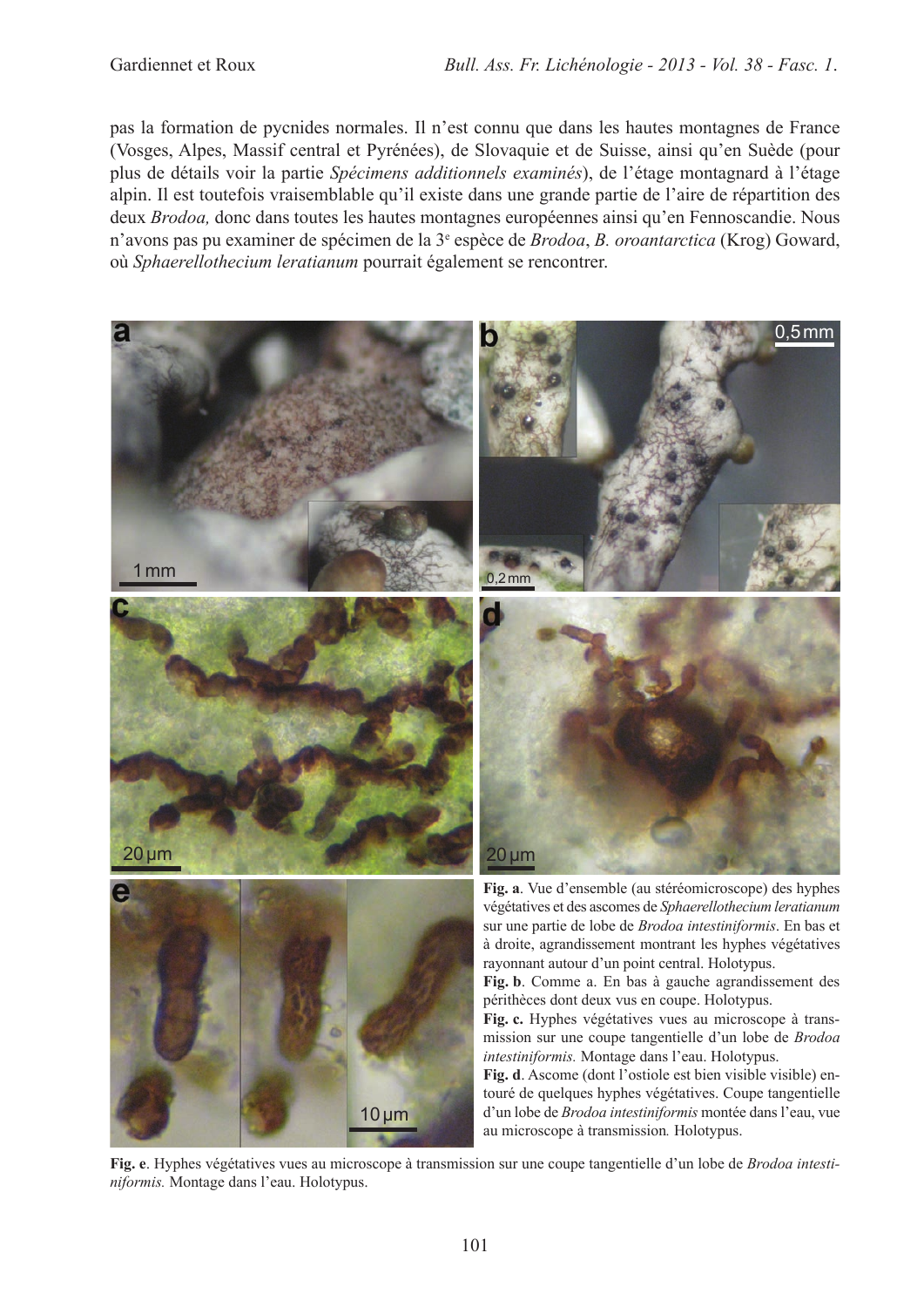

montrant en haut la région périostiolaire munies de périphyses de la formation externe (pigmentées de brun), en bas les cellules de la paroi paraplectenchymateuse (non visibles en haut : trop sombre) et un asque (coupe optique presque perpendiculaire à l'axe apex-base) contenant des spores. Montage dans l'eau. Holotypus.

Fig. g. Coupe verticale radiale (passant par l'ostiole) d'un ascome montrant de haut en bas et de l'extérieur vers l'intérieur : la région ostiolaire avec les périphyses de la formation externe (pigmentées) et de la formation interne (non pigmentées), la partie supérieure de la paroi de l'ascome, fortement pigmentée et formée de 3-4 couches de cellules, la partie inférieure de cette même paroi formée d'une ou deux couches de cellules brun pâle ou incolores, le centrum, incolore dans lequel on ne distingue pas de paraphysoïdes et qui contient des spores uniseptées libérées par rupture des asques. Montage dans l'eau. Holotypus.

Fig. h. Asque (éventré à sa partie inférieure) octosporé (en bas et à droite une spore sortie de l'asque) et de plusieurs spores, uniseptées, guttulées, entourées d'une mince périspore en formant pas de halo distinct. Montage dans l'eau. Holotypus. Échelle : une division =  $1 \mu$ m.



Fig. i. Dessin de quatre asques (octosporés) montrant leur structure (exo- et endo-ascus non distingués) et leur évolution : 1. asque assez jeune, contenant des spores non différenciées, à tholus très épais creusé d'une chambre oculaire longue et étroite, anguleuse à son apex ; 2, submature : spores différenciées, tholus un peu moins haut, chambre oculaire notablement plus courte; 3-4 : matures : spores différenciées, un peu plus grandes, tholus nettement moins épais et chambre oculaire aplatie. Montage dans l'eau. Holotypus.

Fig. j. Ascospores vivantes, uniseptées, à cellules légèrement inégales, contenant quelques guttules.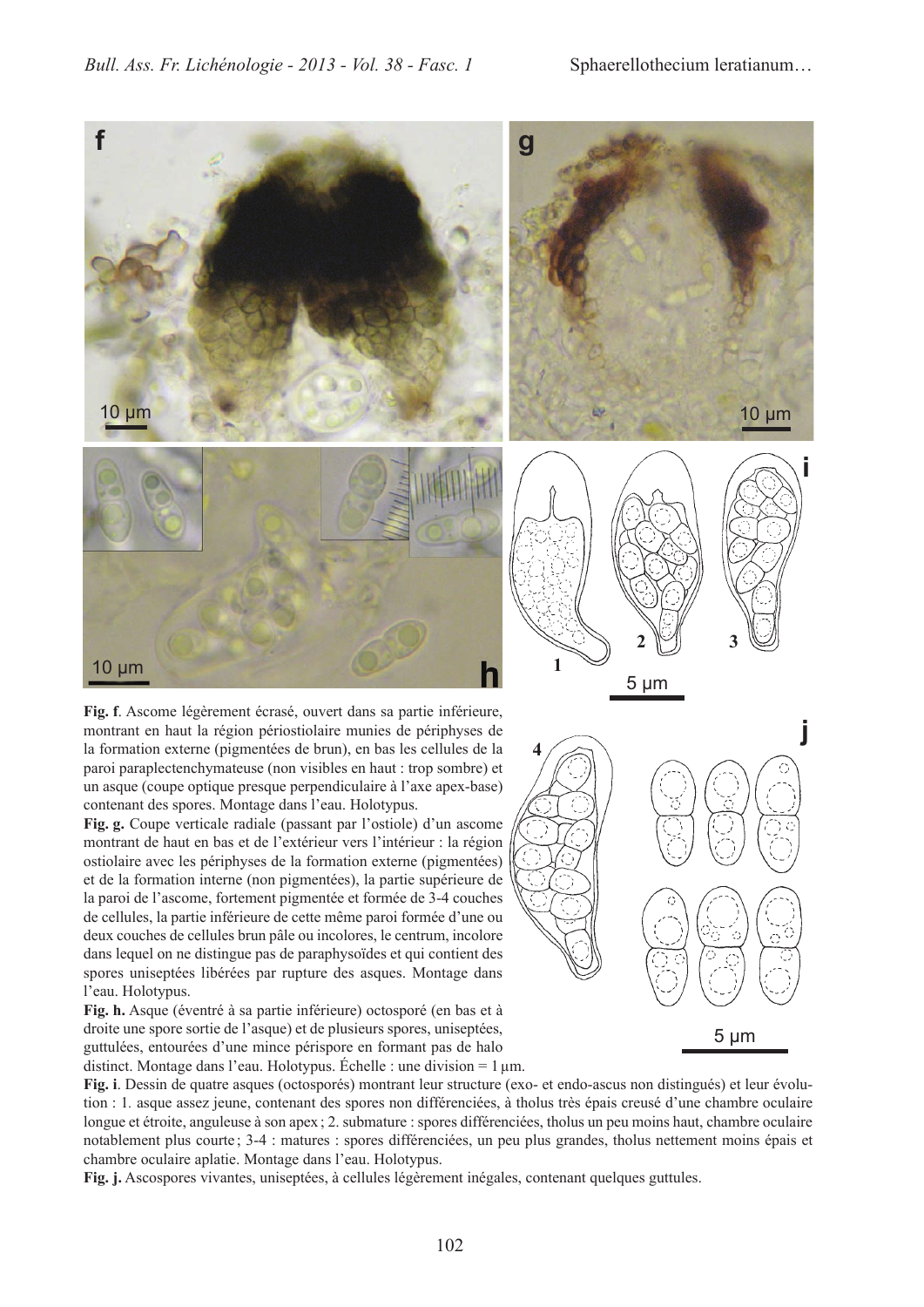# **Discussion**

### Appartenance générique

Des hyphes végétatives brunes ramifiées (souvent en réseau) se développant dans la partie superficielle du thalle de lichens, se rencontrent dans les genres *Lichenostigma* (CALATAYUD, NAVARRO-ROSINÉS et HAFELLNER, 2002), Sphaerellothecium (DIEDERICH, 2009; ROUX et TRIEBEL, 1994; TRIEBEL 1989) et Echinothecium qui diffère essentiellement de Sphaerellothecium par ses ascomes superficiels munis d'appendices hyphoïdes libres (Roux et TRIEBEL, 1994). Même si chez les *Lichenostigma* ces hyphes sont généralement réunies en filaments formés de quelques épaisseurs de cellules, tandis que chez les Sphaerellothecium et Echinothecium elles forment des filaments constitués d'une seule épaisseur de cellules, il existe des exceptions chez quelques espèces de Lichenostigma (L. cosmopolites, L. diploiciae, L. epipolina et L. semiimmersa) dont les filaments végétatifs sont formés d'une seule épaisseur de cellules, et chez Sphaerellothecium cladoniicola dont certains filaments sont formés de deux épaisseurs de cellules. Sphaerellothecium leratianum ayant des appendices hyphoïdes non libres, le genre Echinothecium a donc été exclu sans hésitation. Par contre l'appartenance au genre Sphaerellothecium (Mycosphaerellaceae, Dothideales) a été déterminée par la structure des ascomes qui sont des ascomes périthécioïdes munis d'un ostiole garni de périphyses et dont l'espace interascal est souvent muni de paraphysoïdes rudimentaires, tandis que les Lichenostigma (Incertae sedis, des opinions divergentes ayant été émises au sujet de leur position systématique) ont des ascomes arrondis ou allongés dépourvus d'ostiole et d'hamathécium. Par la présence d'un ostiole et de périphyses, la nouvelle espèce appartient donc bien au genre Sphaerellothecium, même si les paraphysoïdes n'ont pas pu être observés, ce qui est aussi le cas de plusieurs autres espèces de Sphaerellothecium.

### Comparaison avec les espèces voisines

Sphaerellothecium leratianum appartient au groupe des Sphaerellothecium à hyphes végétatives superficielles brunes, macroscopiquement bien visibles sur le thalle de l'hôte (voir la clé des espèces du genre en appendice), groupe dont fait partie l'espèce type du genre, *S. araneosum*, bien différente notamment par ses spores à 1-3 cloisons, d'abord incolores mais devenant brunes et même brun sombre à la fin. Parmi les espèces à spores à une cloison et incolores (comme celles de S. *leratianum*), la plupart s'en distinguent par leurs ascomes plus petits, de seulement 20-60  $\mu$ m de diamètre (S. cladoniae, S. cladoniicola, S. gallowayi, S. giraltiae, S. gowardii, S. squamariae), tandis que celles à ascomes plus grands (en majorité 60-80 µm de diamètre) ont une paroi à épaisseur à peu près uniforme, ne devenant pas incolore à la base (S. breussii, S. icmadophilae, qui a en outre des spores plus grandes, et S. minutum), caractère qui, à notre connaissance, n'a pas été jusqu'ici signalé chez d'autres Sphaerellothecium sauf chez S. phaeorrhizae (espèce à hyphes végétatives macroscopiquement non visibles).

# Spécimens additionnels examinés

#### **France**

• Lorraine, Vosges, Le Valtin, Gazon-de-Faîte, sur rochers granitiques du sentier de randonnée montant au Taubenklangfelsen. Long.: E: 7,0350°; lat.: N: 48,0551°. Alt. 1286 m. 2012/11/06. Sur Brodoa intestiniformis. Leg. A. GARDIENNET, herb. A. Gardiennet, AG12153.

• Rhône-Alpes, Savoie, Les Allues, arêtes de la Saulire, entre le pas du Lac et le col du Fruit, [sur roche non calcaire]. Alt. 2650 m. 1958/08/04. Sur Brodoa intestiniformis. Leg. R. PRIN, herb. B. de Lesd., MARSSJ n° 196.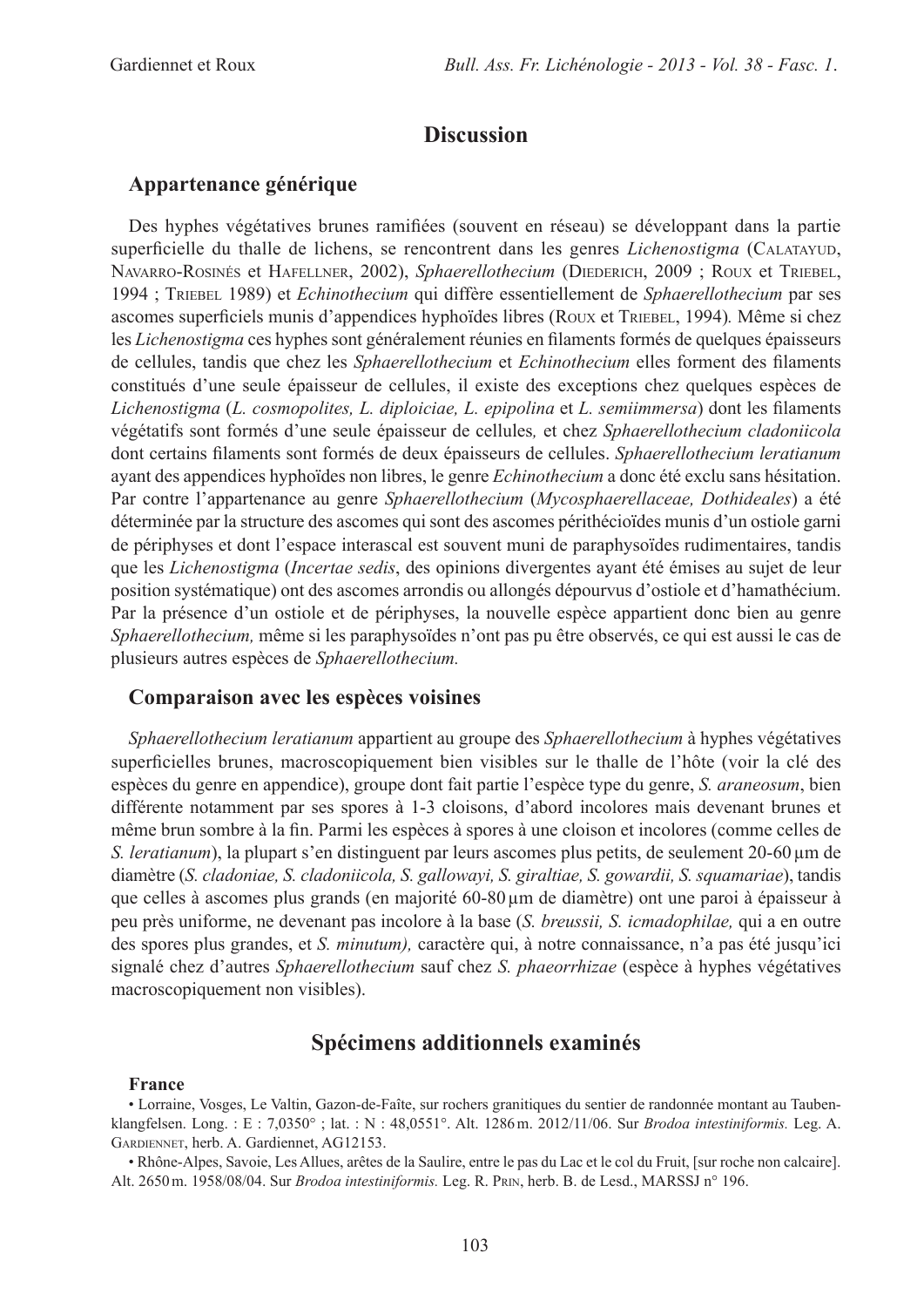• Rhône-Alpes, Savoie, Pralognan-la-Vanoise, Nacia Naturparko de Vanoise, ENE de Pralognan, U k apud lago de Vaches (Bovinoj), supre de granda bloko el kvarco. Alt. 2320 m. 1980/09/06. Sur Brodoa intestiniformis. Leg. C. Roux, herb. C. Roux, MARSSJ n° 25903.

• Rhône-Alpes, Savoie, Pralognan-la-Vanoise, sub la rifuĝejo Génépi (al Montamont), sur nekalka roko el metamorfa skisto kvarco- k sericito-riĉa. Alt. 2260 m. 1980/09/12. Sur Brodoa intestiniformis. Leg. C. Roux, herb. C. Roux, MARSSJ n° 25904.

• Auvergne, Puy-de-Dôme, Chastreix, sommet du Sancy, [sur roche non calcaire]. Alt. 1885 m. 1945/08/02. Sur Brodoa intestiniformis. Leg. BOULY DE LESDAIN, herb. B. de Lesd., MARSSJ n° 194.

• Provence-Alpes-Côte d'Azur, Alpes-de-Haute-Provence, Méolans, Les Eaux-Tortes, sur le sommet d'un bloc de grès siliceux (de l'écocène supérieur), grès d'Annot. Alt. 2200 m. 1951/08/03. Sur Brodoa intestiniformis. Leg. G. CLAUZADE, herb. B. de Lesd., MARSSJ n° 197.

• Provence-Alpes-Côte d'Azur, Alpes-de-Haute-Provence, Méolans, Les Eaux-Tortes, sur grès siliceux de l'éocène supérieur (grès d'Annot) ensoleillés. Alt. 2400 m. 1951/08/03. Sur Brodoa intestiniformis. Leg. G. CLAUZADE, herb. G. Clauzade, MARSSJ n° 198.

• Provence-Alpes-Côte d'Azur, Alpes-Maritimes, Tende, au-dessus et au S du lac Vert, sur un gros bloc rocheux de granite blanc. Long.: E: 7,4453°; lat.: N: 44,1064°. Alt. 2315 m. 2011/07/20. Sur *Brodoa atrofusca*. Leg. C. Roux, herb. C. Roux, MARSSJ n° 25900.

· Provence-Alpes-Côte d'Azur, Alpes-Maritimes, Tende, vallon de Valmasque, sommet d'une butte de gneiss peu élevée. Long. : E : 7,4881°; lat. : N : 44,1181°. Alt. 1768 m. 2011/07/18. Sur Brodoa atrofusca. Leg. C. Roux, herb. C. Roux, MARSSJ n° 25901.

• Languedoc-Roussillon, Pyrénées-Orientales, Nyer, réserve naturelle de Nyer, immédiatement à l'ESE de coll del Pal, dans une pelouse, sur la crête, sur les sommets d'un groupe de gros rochers de granite porphyroïde. Long. : E : 2,2586°; lat.: N: 42,4669°. Alt. 2315 m. 2007/07/19. Sur Brodoa atrofusca. Leg. C. Roux, herb. C. Roux, MARSSJ n° 25899.

• Languedoc-Roussillon, Pyrénées-Orientales, Nyer, réserve naturelle de Nyer, ESE de coll del Pal, dans une pelouse, sur la crête, sur sommets rocheux dans un chaos de blocs de granite porphyroïde. Long.: E: 2,2586°; lat.: N: 42,4669°. Alt. 2330 m. 2007/07/19. Sur Brodoa atrofusca Leg. C. Roux, herb. C. Roux, MARSSJ n° 24621.

#### **Slovaquie**

• Bohemoslovakia, Sudeti occident. (Krkonoše) : in monte « Tvarožnik », alt. 1300 m. s. m. In saxosis graniticis. 1960/07/25. Sur Brodoa intestiniformis. Leg. A. VězbA. Lichenes selecti exsiccati A. Vězda.

#### **Suède**

· Härjedalen, Tännäs, Fünnäsdalen, [sur roche non calcaire]. Alt. 1450 m. 1934/07/12. Sur Brodoa intestiniformis. Leg. Carl STENHOLM, herb. B. de Lesd., MARSSJ n° 195.

#### **Suisse**

• Engadine, [Grisons], Sylva Plana, corticole [!] 1960/05/01. Sur Brodoa intestiniformis. Leg. BOULY DE LESDAIN, herb. B. de Lesd., MARSSJ n° 191.

· Engelberg, Jochstock, sur roches siliceuses du sommet. Alt. 2400 m. 1952/08/08. Sur Brodoa intestiniformis. Leg. R. PRIN, herb. B. de Lesd., MARSSJ n° 192.

• [Grisons,] massif de la Bernina, entre Fuorcla et Saint-Moritz, sur roches siliceuses. Alt. 2500 m. Sans date. Sur Brodoa intestiniformis. Leg. R. PRIN, herb. B. de Lesd., MARSSJ n° 193.

# Appendice : clé de détermination (en espéranto) des espèces connues de Sphaerellothecium (supplément à CLAUZADE et al., 1989)

Le genre *Sphaerellothecium* n'ayant pas été traité par CLAUZADE et al. (1989), nous pensons utile de compléter cet ouvrage par une clé des espèces de *Sphaerellothecium* actuellement connues (27 taxons), d'autant plus que, depuis la publication de la clé de DIEDERICH et al. (2009), 8 taxons nouveaux ont été décrits et une espèce nouvellement combinée dans le genre : S. breussii K. Knudsen, Kocourk. et Etayo (KNUDSEN, KOKOUKOVÁ et ETAYO, 2009), S. episquamarinae Etayo (ETAYO et SANCHO, 2008), S. giraltiae van den Boom (VAN DEN BOOM, 2010), S. icmadophilae (R. Sant.) Zhurb. (ZHURBENKO, 2008), S. *leratianum* Gardiennet et Cl. Roux (présent travail), S. pannariacearum Etayo (ETAYO et SANCHO, 2008), S. stereocaulorum Zhurb. et Triebel (ZHURBENKO et TRIEBEL, 2008), S. thamnoliae Zhurb. et sa var. taimyricum Zhurb. (ZHURBENKO, 2012). Les autorités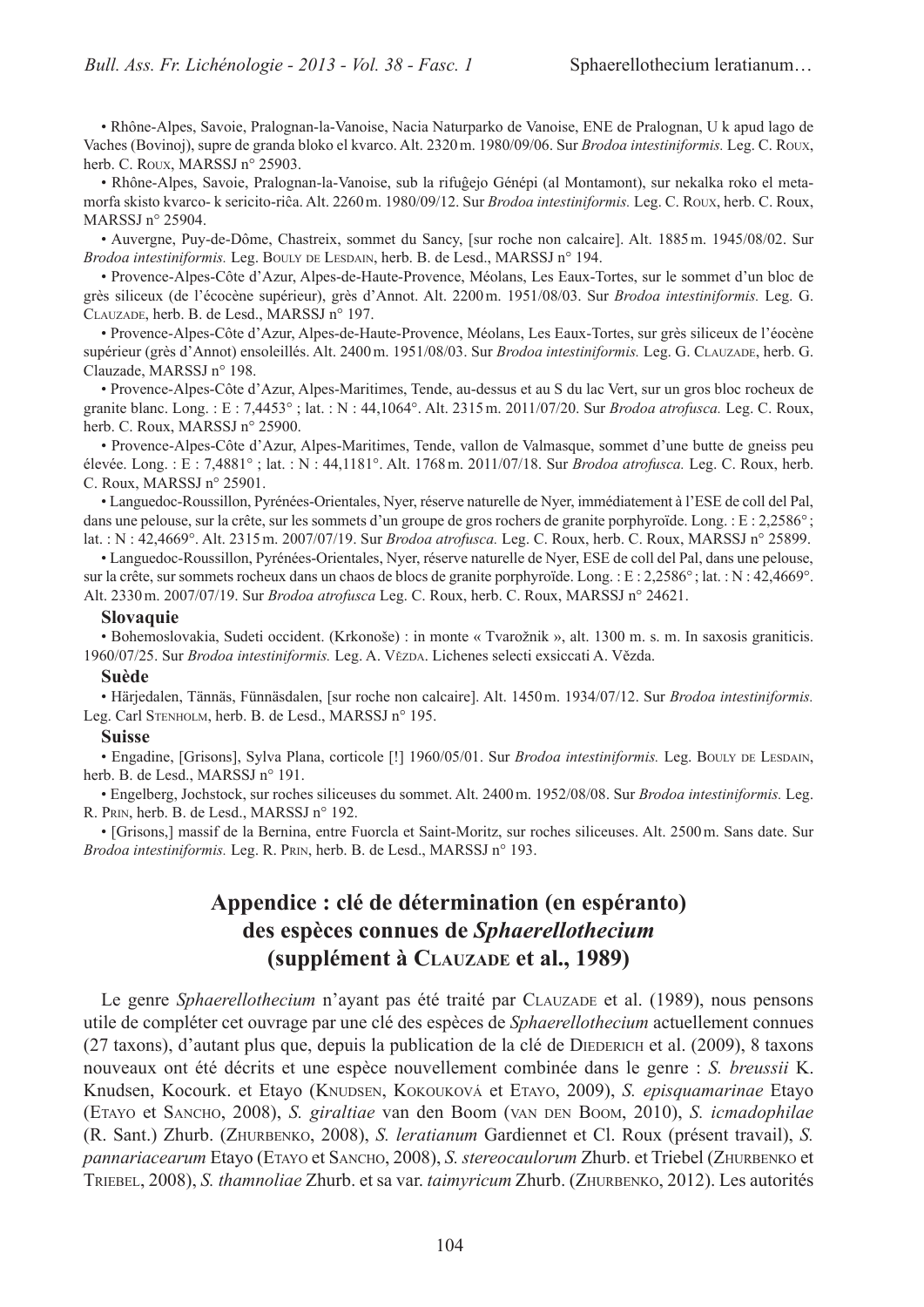des espèces de lichens-hôtes sont celles de Roux 2012 et ne sont indiquées que lorsqu'elles ne figurent pas dans cette publication.

# **Sphaerellothecium Zopf**

Askujoj peritecioformaj, tre malgrandaj (40-100 µm), grupiĝ- aŭ eĉ kuniĝ-emaj, nigraj, globaj, almetaj sur la talo de la likeno, pli malofte enprofundaj en ĝi, kun eksciplo permikroskope meze ĝis nigre bruna, paraplektenkima *(textura angularis)*, kaj ostiolo ne tre videbla; hifoidaj alpendaĵoj ĉeestaj aŭ ne. Himenio J-. Hamatecio el parafizoidoj malbone kreskintaj kaj rete branĉa-anastomozaj, ofte ne tre videblaj aŭ eĉ malestaj, kaj el perifizoj mallongaj, malestaj aŭ nedistingeblaj. Askoj mallongaj, subglobaj, ovoidaj aŭ klaboformaj, dutunikaj, ĉesupre dikiĝintaj en tipan toluson kun okulusa ĉambro, maturstadie malmultaj. Sporoj 8-opaj, senkoloraj, meze aŭ malhele brunaj, elipsoidai aŭ ovoidaj, 1-, pli malofte 3- aŭ eĉ 5-septaj, kun maldika perisporo malofte videbla sub formo de haloo. Vegetativaj ĉeloj senkoloraj aŭ brunaj, en la supraĵo aŭ la interno de la likeno.

Diferencas de *Echinothecium* pro peritecioj senharetaj, tamen ĉe pluraj specioj kun hifoidaj alpendaĵoj.

- 111 Parazita en la apotecioj (precipe aŭ tute en la himenio) de Lecanora, kiujn ĝi difektas. Vegetativaj hifoj interne de la apotecioj, brunaj, glat-supraĵaj. Sporoj 1-septaj.
	- 22 Parazita al ŝelloĝa likeno (Lecanora subcarpinea). Sporoj (11,5-15  $\times$  4-5,5 µm) plej ofte daŭre senkoloraj, nur kelkafoje finevolue bruniĝantaj. Konidioj 3-4,5  $\times$  0,5-1 µm. Askujoj (50-90  $\times$ 45-75 µm) 3-20-opaj sur la disko kaj la tala randaĵo de la apotecioj, kelkafoje pli malfrue ankaŭ sur la talo de la likeno, duon-entalaj aŭ tre elstaraj. Agresema parazito, kiu nigrigas kaj detruas la apoteciojn kaj eĉ la talon de loĝato. — Nemediteranea Eŭropo —
	- 1. S. *propinguellum* (Nyl.) Cl. Roux et Triebel 2 Parazita al petroloĝaj nekalkejaj likenoj (L. cenisia kaj L. swartzij). Sporoj (10-13  $\times$  4-5 µm) unue senkoloraj, poste hel(eg)e brunaj. Konidioj 2-3 × 0,5 µm. Askujoj (60-90 × 40-82 µm) multaj (ĝis 100-opaj) nur en la apotecia disko de la likeno. Nigrigas la apotecian diskon de la 2. S. atryneae (Arnold) Cl. Roux et Triebel loĝato.— Eŭropo —
- 11 Parazita al la talo de la likeno, kiun ĝi nekrozas kaj ĉe kiu ĝi estigas nigr(et)ajn partojn aŭ makulojn. Vegetativaj hifoj tre aŭ ege densaj. Sporoj 1-septaj.
	- 22 Sporoj 8,5-10  $\times$  3-4 µm, senkoloraj, finevolue malofte hele brunaj. Askoj 19-23  $\times$  9-12,5 µm. Nigriganta  $\pm$  grandajn partojn de la talo de *Parmelia* s. str.— Finnio, Francio, Hispanio, Siberio. Usono.-3. S. *parmeliae* Diederich et Etayo
	- 2 Sporoj 14-19 × 4,5-5,5 µm, senkoloraj. Askoj 30-40 × 15-21 µm. Askujoj 50-80 µm diametraj. Estiganta cindre nigretajn makulojn  $\pm$  rondajn, 3-6(-10) mm diametrajn, sur la talo de Icmadophila ericetorum. - Aŭstrio, Svedio -4. S. *icmadophilae* (R. Sant.) Zhurb.
- 1 Parazita aŭ saprofita al la talo de la likeno (ĉe kelkaj specioj invadanta ankaŭ la apoteciojn).
	- 22 Vegetativaj hifoj nevideblaj per stereomikroskopo, kreskantaj interne de la likeno, senkoloraj aŭ brunaj.
		- 33 Sporoj fruevolue (malhele) brunaj, 1(3)-septaj.
			- 44 Sporoj 10,5-13(14)  $\times$  4-6 µm, 1-septaj. Vegetativaj hifoj senkoloraj. Sur Xanthoria parietina. - Nemediteranea Eŭropo - 5. S. parietinarium (Linds.) Hafellner et V. John
			- 4 Sporoj 9-11,5  $\times$  3-4 µm, finevolue kelkafoje 3-septaj. Vegetativaj hifoj brunaj. Sur Cladonia  $parasitica$  - Pireneoj -6. S. cinerascens Etayo et Diederich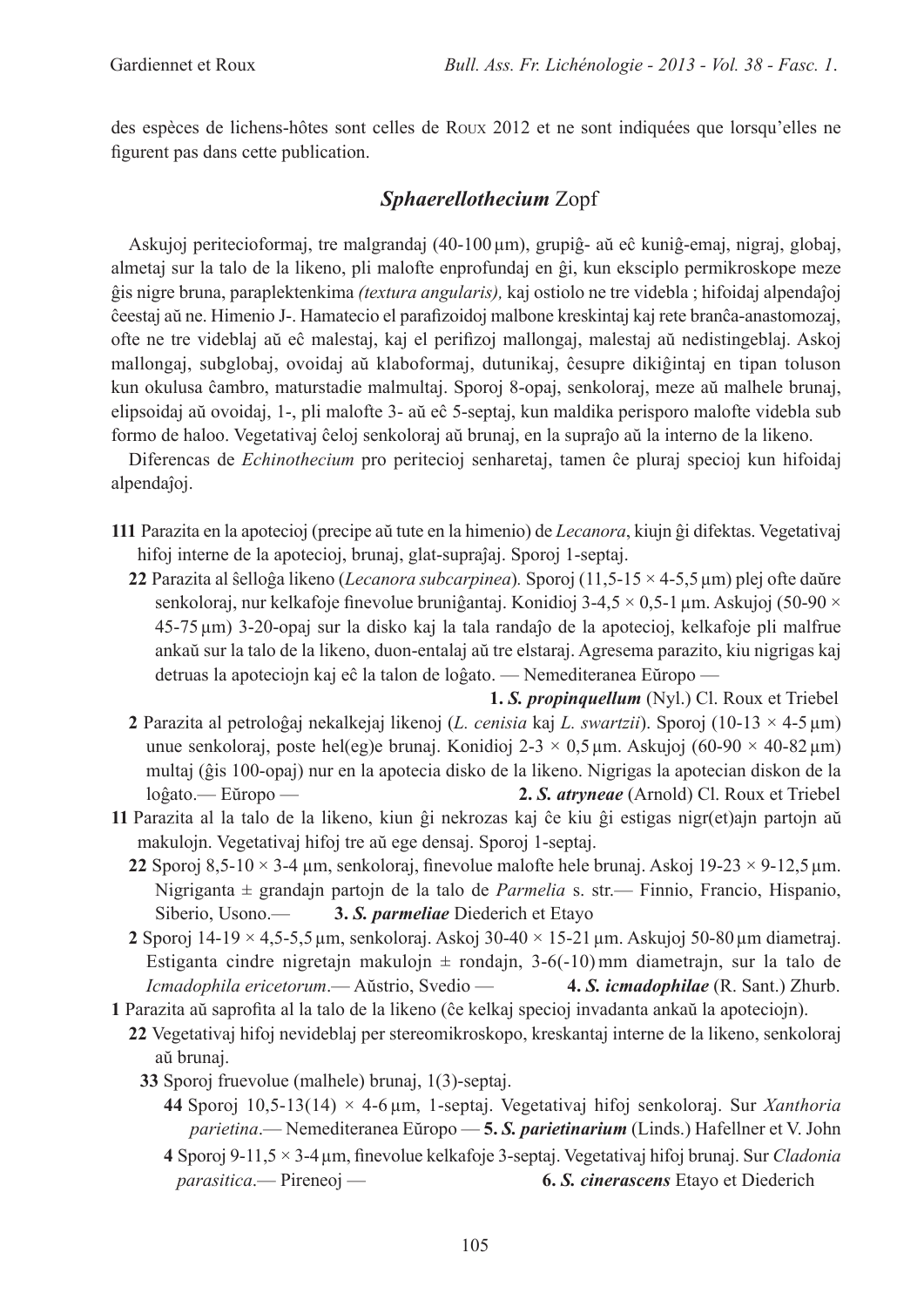- 3 Sporoj senkoloraj, 1-septaj, 9-11,5  $\times$  4-5,5 µm. Vegetativaj hifoj senkoloraj aŭ brunaj. Sur Phaeorrhiza sareptana var. sphaerocarpa — NE Rusio —
- 7. S. phaeorrhizae Diederich et Zhurb. 2 Vegetativaj hifoj videblaj per stereomikroskopo,  $\pm$  malhele brunaj, kreskantaj precipe sur la supraĵo (pli ĝuste en la morta tavolo de la kortiko) de la talo de la likeno, kiun ĝi ŝajne ne difektas, en formo de okulfrapaj filamentoj malhele brunaj aŭ nigraj, branĉaj (ofte  $\pm$  rete),

laŭdike unuhifaj (kelkafoje parte duhifaj ĉe 26. S. *cladoniicola*) kaj lokloke portantaj ± elstarajn askujojn.

- 33 Sur Buellia sp. muskoloĝa en Antarkto. Askujoj (20)35-55 µm diametraj. Askoj kaj sporoj 8. S. buelliae D. Hawksw. et Iturriaga nekonataj.
- 3 Ne sur Buellia.
	- 4444 Sporoj (1)3(5)-septaj, 7-15  $\times$  3-6 µm, daŭre senkoloraj, finevolue ofte helege verdet-brunaj, ĉesepte iom maldikiĝintaj. Askujoj 30-60 µm diametraj. Sur la talo de Arthrorhaphis alpina. - Siberio -14. S. soechtingii Zhurb. et Alstrup
	- 444 Sporoj 1-3(5)-septaj. Sur aligenraj likenoj.
		- 55 Sporoj plej multaj 13,5-19 µm longaj, iom neegalĉelaj, ĉesepte ete maldikiĝintaj. Askujoj 40-100 µm diametraj.
			- 66 Sporoj 4-5 µm dikaj, senkoloraj, tamen finevolue malofte hel(eg)e brunaj, 1(3)-septaj,  $15,5-22 \times 4-5$  µm. Sur *Pannaria* spp.— Ĉilio — 9. S. pannariacearum Etayo

6 Sporoj plej multaj 5-8 um dikaj.

77 Sporoj unue senkoloraj, poste brunaj, finevolue eĉ malhele brunaj, 1-3-septaj,  $(12.5)13.5-17(22) \times (3.5)5-7.5 \,\text{µm}$ , kun perisporo  $(0.5 \,\text{µm}$  dika) ne formantan haloon. Sur la talo kaj apotecioj de Ochrolechia kaj Varicellaria — Eŭropo, Spicbergo, Gronlando kaj Ameriko. — Sin. Echinothecium glabrum M. S. Christ., Alstrup et D. Hawksw. [tipo sur *Ochrolechia upsaliensis*; la specimenoj de E. glabrum menciitaj sur Arctomia, Aspicilia, Cladonia, Lecanora kaj Sphaerophorus tre verŝajne apartenas al aliaj specioj $]-$ 

10. S. araneosum (Rehm ex Arnold) Zopf

7 Sporoj daŭre senkoloraj, nur finevolue malofte hel(eg)e brunaj, 1(3)-septaj, (12,5)14- $19,5(24) \times 4,5-8(9)$ µm, kun perisporo (0,5-2µm dika) kelkafoje formanta haloon. Sur la talo de Thamnolia vermicularis. - N Ameriko, N Eŭropo kaj Rusio -

11. S. thamnoliae var. taimyricum Zhurb.

- 5 Sporoj plej multaj 10-13  $\mu$ m longaj, 1(3)-septaj, senkoloraj, nur finfinevolue hel $(eg)e$ brunai.
	- 66 Askujoj (30)50(80) µm diametraj. Askoj (26)31-41(55) × (10)14-20(21) µm. Sporoj  $(8,5)11-13,5(16) \times (3,5)4,5-5,5(6,5) \,\mu m$ . Sur la talo de Thamnolia vermicularis. 12. S. thamnoliae Zhurb. var. thamnoliae  $Rusio$  —
	- 6 Askujoj 20-50 µm diametraj. Askoj (23)25-34(38) × (10)11-16(19) µm. Sporoj (9)10- $13(16) \times 3-4,5(6)$  µm. Sur Stereocaulon spp. — Norvegio kaj Rusio —

13. S. stereocaulorum Zhurb. et Triebel

44 Sporoj 1-septaj, fruevolue brunaj. Sur aligenraj likenoj. 55 Sporoj  $(4)5-6,5(8)$  µm dikaj.

66 Sporoj (9-12 × 4-6 µm). Askoj 19-22 × 13-15 µm. Sur Lecidea kaj Immersaria.  $-$ Montaroj kaj malvarmaj regionoj de Eŭropo, N Ameriko kaj Nepalo —

15. S. *abditum* Triebel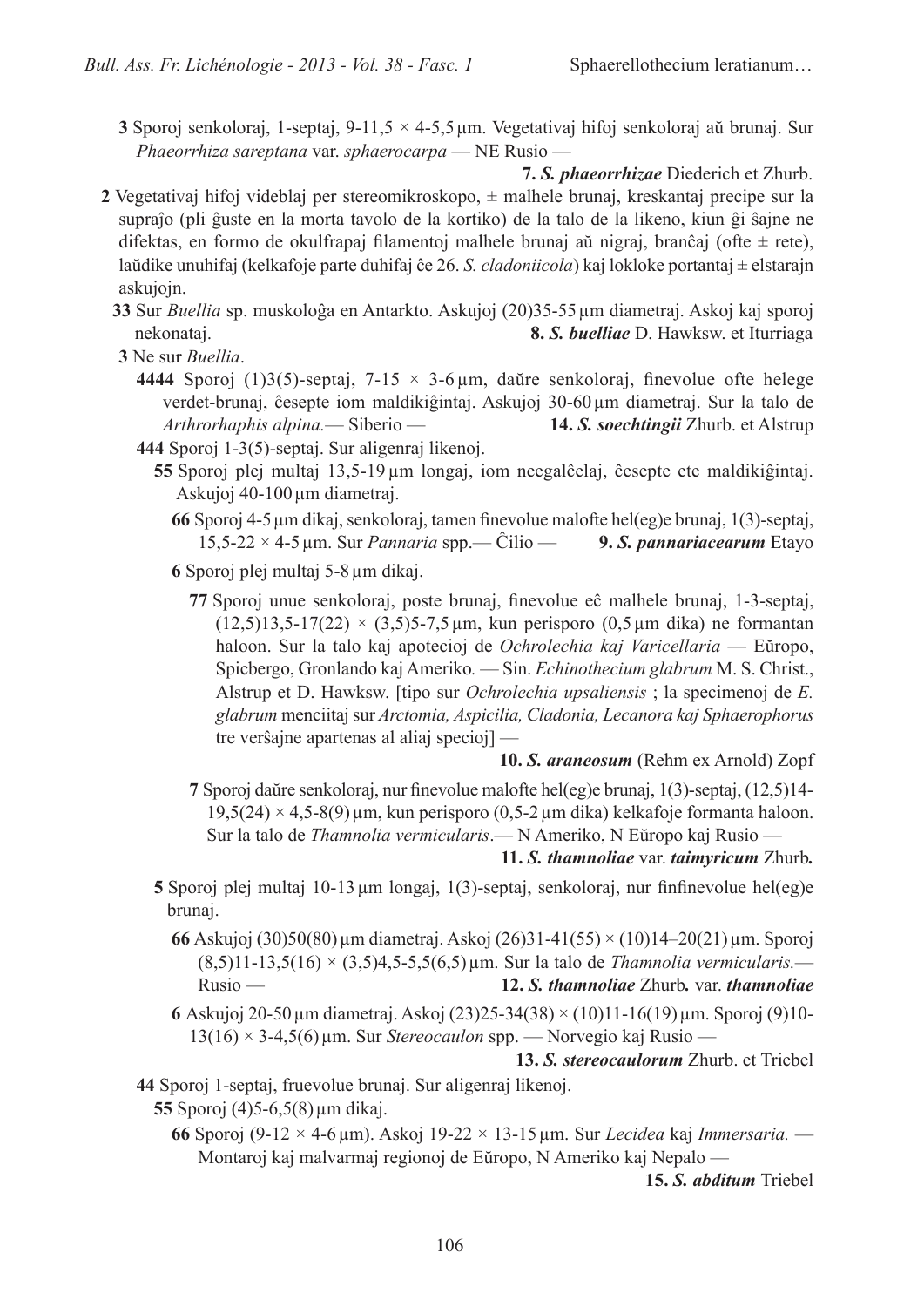6 Sporoj (10-16  $\times$  4-8 µm) ĉesepte maldikiĝintaj, kun suba ĉelo ofte pinta. Askoj  $22-33 \times 15-19$ um. Sur Sporastatia (tipa loĝato), Protoparmelia, Calvitimela kaj Rhizoplaca. — Montaroj kaj malvarmaj regionoj de Eŭropo kaj de Usono —

16. S. contextum Triebel

5 Sporoj plej multaj 3-5 µm dikaj.

- 66 Sporoj 6.5-8.5  $\times$  3-3.5 µm, ĉesepte ne aŭ ne tre maldikiĝintaj, rondfinaj. Askoj 16-20  $\times$ 8-9 µm. Askujoj 25-40 µm diametraj. Sur la talo de Teloschistes chrysophthalmus.— Meksikio-17. S. subtile Triebel et Rambold
- 6 Sporoj 11-13  $\times$  3.5-5 µm. Askoj 26-30  $\times$  10-14 µm. Askujoj 40-60 µm diametraj. Sur la talo de Baeomyces rufus. - Eŭropo -

**18. S. conjodes** (Nyl.) Cl. Roux et Diederich

4 Sporoj 1-septaj, senkoloraj aŭ nur finfinevolue helege brunaj.

55 Askujoj  $(40)60-80 \mu m$  diametraj.

666 Sporoj (12,5)14-19,5(24) ×  $4,5-8(9)$  µm, finfinevolue helege brunaj, 1(3)-septaj, 4,5-8(9) µm dikaj. Sur Thamnolia vermicularis.

### $\rightarrow$  11. S. thamnoliae var. taimyricum

66 Sporoj plej multaj  $14-19 \times 4-5.5 \,\mu \text{m}$ .

77 Sporoj senkoloraj, 1-septaj. Sur Icmadophila ericetorum.  $\rightarrow$  4. S. icmadophilae 7 Sporoj finfinevolue helege brunaj, 1(3)-septaj. Sur Pannaria.

 $\rightarrow$  9. S. pannariaceum

- 6 Sporoj plej multaj 10-14  $\times$  3-5 µm, senkoloraj.
	- 77 Askujoj (ĉ. 60-70 µm) kun parieto supraparte notinde pli dika (el 3-6 ĉeltavoloj) kaj malhele bruna, malsupraparte maldika kaj hele bruna aŭ eĉ senkolora (el 1-2 ĉeltavoloj). Askoj 25-35  $\times$  13-16 µm. Sporoj 12-14  $\times$  4-5,5 µm. Sur talo de *Brodoa*  $(B.$  intestiniformis kaj B. atrofusca). — Eŭropo —

19. S. *leratianum* Gardiennet et Cl. Roux

7 Askujoj kun parieto tute malhele bruna aŭ nigra, egaldika (el 2 ĉeltavoloj).

**88** Askoj 30-40(50)  $\times$  10-15 µm. Askujoj 40-80 µm diametraj. Sporoj 11-13  $\times$  3.5-4 um. Sur talo de *Placidium lacinulatum*. — Usono (Kalifornio) —

20. S. breussii K. Knudsen, Kocourk. et Etayo

- 8 Askoj 20-25  $\times$  12-16 µm. Askujoj 60-80 µm diametraj. Sporoj 9-13  $\times$  3-5 µm. Sur Sphaerophorus.— Eŭropo, Kanado, Japanio — 21. S. *minutum* Hafellner
- 5 Askujoj 20-60 µm diametraj. Sporoj  $\leq 14$  µm longaj, senkoloraj aŭ finfinevolue helege brunai.

666 Sporoj  $\leq 8 \,\mu m$  longaj.

77 Sporoj (5,5)6-8  $\times$  2,5-3 µm, Askoj 15-17  $\times$  10-12 µm, Askujoj 20-40 µm diametraj. Sur talo de petroloĝaj nekalkejaj Rinodina (R. beccariana, R. canariensis Matzer, H. Mayrhofer et P. Clerc, R. santorinensis). - Kanarioj -

22. S. giraltiae van den Boom

7 Sporoj ĉ.  $7 \times 4 \mu$ m. Askoj 22-26 x 13-15  $\mu$ m. Askujoj 40-60  $\mu$ m diametraj. Sur Acarospora schleicheri. - Brita Kolombio -

23. S. gowardii Alstrup et M. S. Cole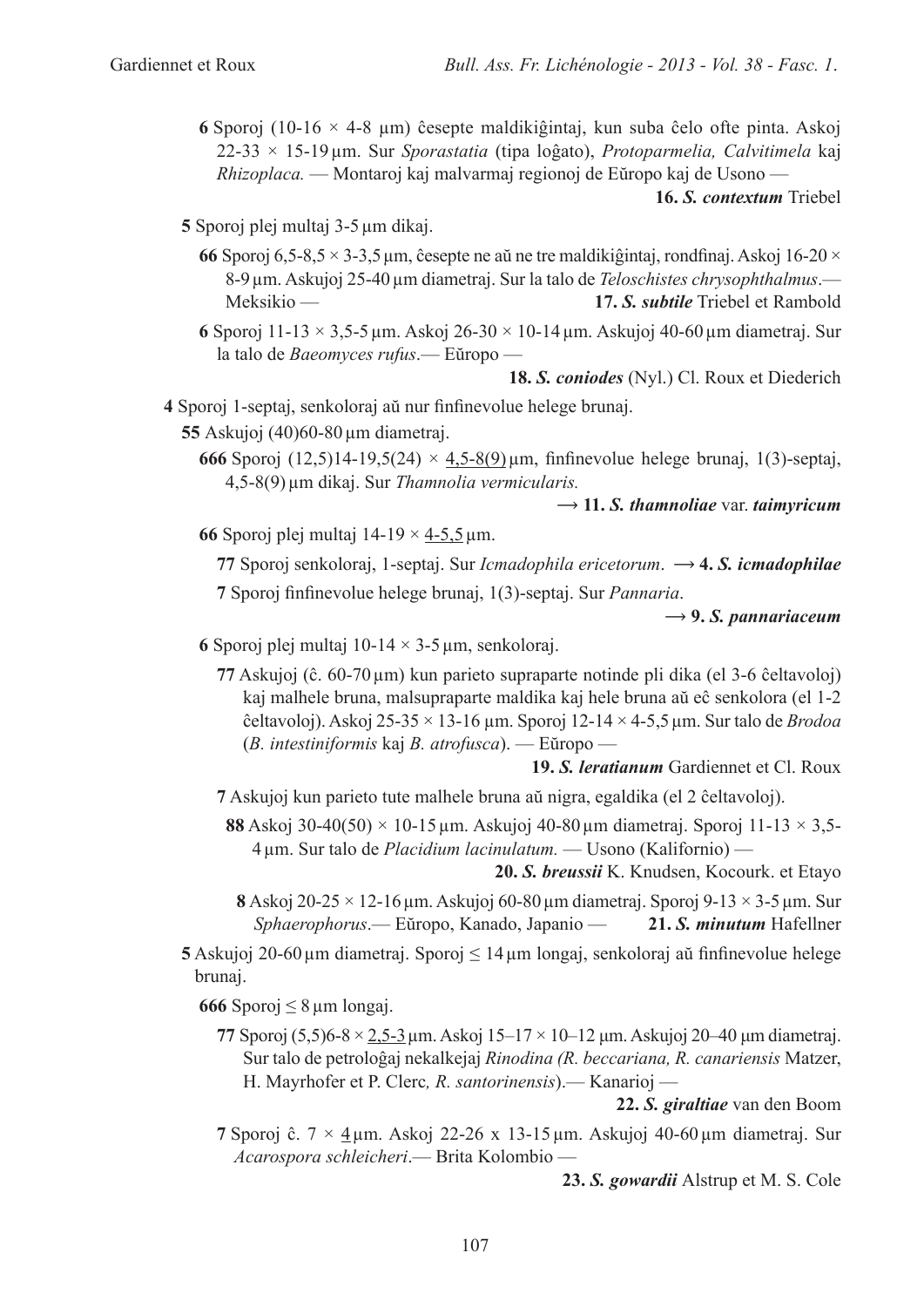66 Sporoj 7.5-10  $\times$  3-4 µm, Askoj 17-27  $\times$  9-13 µm, Askujoj 30-45(60) µm diametraj.— Sur Heterodermia cf. japonica. Vegetativaj hifoj maldensaj. — Aŭstralio —

24. S. *gallowayi* Diederich

- 6 Sporoj 8-13(16) µm longaj. Sur aliaj likengenroj ol Heterodermia.
	- 77 Sur talo de arbustecaj likenoj (Cladonia, Stereocaulon aŭ Thamnolia).
	- 88 Sporoj finfinevolue helege brunaj, 1(3)-septaj.
		- 99 Sur Stereocaulon. Askoj (23)25-34(38) × (10)11-16(19) µm. Sporoj (9)10- $13(16) \times 3-4,5(6) \,\mu \text{m}$ .  $\rightarrow$  13. S. stereocaulorum
		- 9 Sur Thamnolia. Askoj (26)31-41(55) × (10)14-20(21) µm. Sporoj (8,5)11- $13,5(16) \times (3,5)4,5-5,5(6,5)$  µm.

#### $\rightarrow$  12. S. thampoliae Zhurb. var. thampoliae

- 8 Sporoj finfinevolue senkoloraj, 1-septaj. Sur Cladonia, pli malofte Stereocaulon.
	- 99 Sur Cladonia subgen. Cladonia, pli malofte Stereocaulon. Vegetativaj hifoj ne kungluaj. Sporoj (7)8,5–11(14) × (2,5)3–4,5(5) µm. Askoj (23)24–29(30) ×  $(9)12-16(17)$ . Eŭropo - 25. S. *cladoniae* (Alstrup et Zhurb.) Hafellner
	- 9 Sur Cladonia subgen. Cladina. Krom vegetativaj hifoj unuopaj ankaŭ iuj kelkope kungluaj. Sporoj ĉ. 8-12  $\times$  5 µm, senkoloraj. Askoj ĉ. 20  $\times$  10 µm. — Groenlando -26. S. cladoniicola E. S. Hansen et Alstrup
- 7 Sur talo de grundoloĝaj Squamarina. Sporoj  $10,5$ -12  $\times$  4,5-5,5 µm. Askoj 17-25  $\times$ 12-14 µm. Askujoj 30-60 µm diametraj. — Hispanio —

27. S. episquamarinae Etayo

### **Bibliographie**

- CALATAYUD V., NAVARRO-ROSINÉS P. et HAFELLNER J., 2002. A synopsis of Lichenostigma subgen. Lichenogramma (Arthoniales), with a key to the species. Mycol. Res.,  $106(10)$ : 1230-1242.
- CLAUZADE G., DIEDERICH P. et ROUX C., 1989. Nelikeniĝintaj fungoj likenloĝaj Ilustrita determinlibro. Soc. linn. Provence édit. (Bull. Soc. linn. Provence, n° spécial 1), Marseille, 142 p.
- DIEDERICH P. et ZHURBENKO M. P., 2009. Sphaerellothecium phaeorrhizae and Zwackhiomyces sipmanii spp. nov. on Phaeorrhiza sareptana from north-eastern Asia, with a key to the species of Sphaerellothecium. In : APTROOT A., SEAWARD M. R. D. et SPARRIUS L. B. (coord.). Biodiversity and ecology of lichens – Liber Amicorum Harrie Sipman. Bibliotheca lichenologica, 99 : 113-122.
- ETAYO J. et SANCHO L., 2008. Hongos liquenicolas del Sur de Sudamérica, especialemente de Isla Navarino (Chile). Bibliotheca lichenologica, 98 : 1-302.
- KNUDSEN K., KOKOURKOVÁ J. et ETAYO J., 2009.— A new species of Sphaerellothecium (Mycosphaerellaceae) on Placidium lacinulatum. Opuscula philolichenum, 6:41-44.
- Roux C., 2012.– Liste des lichens et champignons lichénicoles de France Listo de la likenoj kaj nelikeniĝintaj fungoj de Francio. Bull. Soc. linn. Provence, n° spécial 16, 229 p.
- ROUX C. et TRIEBEL D., 1994. Révision des espèces de Stigmidium et de Sphaerellothecium (champignons lichénicoles non lichénisés, Ascomycetes) correspondant à Pharcidia epicymatia sensu Keissler ou à Stigmidium schaereri auct. Bull. Soc. linn. Provence, 45, Hommage scientifique à G. CLAUZADE : 451-542.
- TRIEBEL D., 1989. Lecideicole Ascomyceten. Eine Revision der obligat lichenicolen Ascomyceten auf lecidoiden Flechten. Bibliotheca Lichenologica, 35 : 1-278.
- VAN DEN BOOM P. P. G., 2010. New or interesting lichens and lichenicolous fungi of Gran Canaria (Canary islands, Spain). Willdenowia, 40:359-367.
- ZHURBENKO R., 2008.– Lichenicolous fungi from Russia, mainly from his Artic. II. *Mycol. Balcanica*, 5(1-2): 13-22.
- ZHURBENKO M. P., 2012. Lichenicolous fungi growing on *Thamnolia*, mainly from the Holarctic, with a worldwide key to the known species. Lichenologist,  $44(2)$ : 147–177.